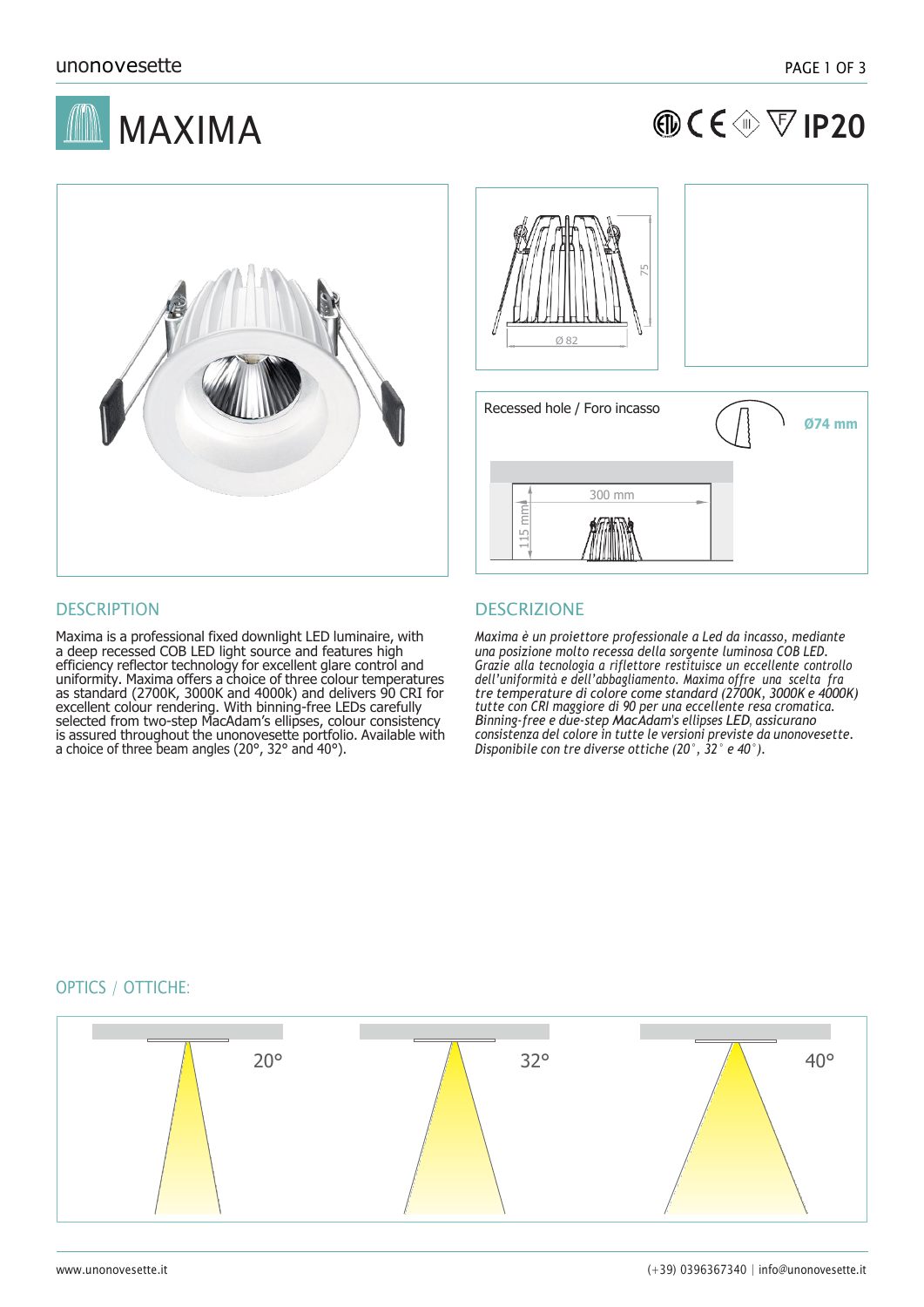



## TECHNICAL DATA / SCHEDA PRODOTTO:

| ٠<br>×<br>. .<br>٠<br>×<br>×       |
|------------------------------------|
| and the control of the con-<br>- - |

Lumenoutput (source): 1154 lm (3000K) /

Body: Die-cast aluminium *Corpo: Pressofusione di alluminio* White RAL 9003 / Black RAL 9005 Installation: Fixing springs *Fissaggio: Molle di fissaggio* Power supply cables: 30 cm PVC + PVC 2x0,5 mm<sup>2</sup> *Cavo di alimentazione: 30 cm PVC + PVC 2x0,5 mm<sup>2</sup>* Power supply: Constant current 500mA Max / (350mA-14mA Dim to warm) Power consumption: 12,9 Watt Max *Potenza assorbita: 12,9 Watt Max* CRI: >90 *CRI: >90* Bin selection: Binning free 2 step MacAdam's *Selezione bin: Binning free 2 step MacAdam's* 1045 lm - 28 lm (DTW)<br>-20°C +50°C Operating temperature: -20°C +50°C *Temperatura di funzionamento: -20°C +50°C* IP rating: IP20 *Grado di protezione: IP20* Insulation class: Class III *Classe d'isolamento: Classe III* Weight: 235 g *Peso: 235 g* Energy rating: A++ *Energy rating: A++* LED colour temperature: 2700K / 3000K / 4000K / (3000K - 1800K DTW) Lifetime LED: 100000 hrs *Vita media LED: 100000 hrs* Photo biological risk: RG0 / RG1 *Rischio fotobiologico: RG0 / RG1*

*Flusso luminoso (sorgente): 1154 lm (3000K) /*

*Temperatura colore LED: 2700K / 3000K / 4000K /*

*Finiture: Bianco RAL 9003 / Nero RAL 9005 Alimentazione: Corrente costante 500mA Max (350mA-14mA Dim to warm) 1045lm- 28lm (DTW)* Optics: 20° / 32° / 40° / (20° / 40° DTW) *Ottiche:* 20° / 32° / 40° / (20° / 40° DTW) *(3000K - 1800K DTW)*

## FINISHES / FINITURE:



White RAL 9003 *Bianco* RAL 9003

Black RAL 9005 *Nero* RAL 9005

## PRODUCT CODE / CODICE PRODOTTO:

| $MAX = MAXIMA$ | Select one component from each column to specify a complete configuration/<br>Selezionare un componente per ogni colonna per la confugurazione completa: |                                                                                          |                                                                                    |  |  |
|----------------|----------------------------------------------------------------------------------------------------------------------------------------------------------|------------------------------------------------------------------------------------------|------------------------------------------------------------------------------------|--|--|
|                | <b>LED colour / Colore LED</b>                                                                                                                           | <b>Optics / Ottiche</b>                                                                  | <b>Finish/Finiture</b>                                                             |  |  |
|                | $27 = 2700K$<br>$30 = 3000K$<br>$40 = 4000K$<br>$DW = Dim to warm$                                                                                       | $N = 20^{\circ} (20^{\circ} DTW)$<br>$M = 32^\circ$<br>$W = 40^{\circ} (40^{\circ}$ DTW) | 01 = White RAL 9003 /<br>Bianco RAL 9003<br>02 = Black RAL 9005 /<br>Nero RAL 9005 |  |  |

Standard configuration example/<br>Esempio di configurazione standard.

### *Esempio di configurazione standard:* **MAX.30.N.01 Maxima 3000K 20° optics white / bianco**